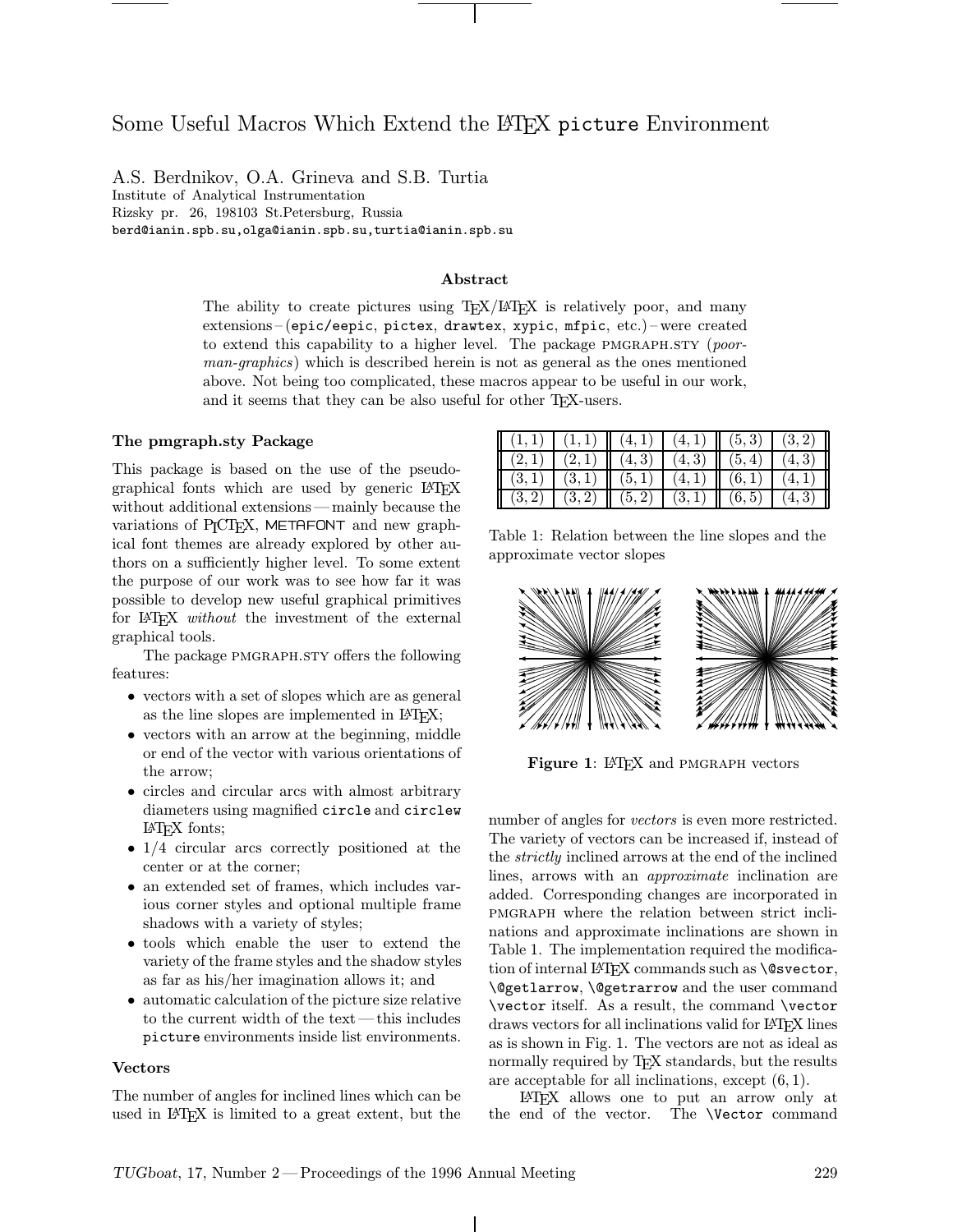offers the capability of placing arbitrary arrows with different orientations along the vector (see Fig. 2). The predefined arrow styles assign a letter to each position and orientation of the arrow along the \Vector. The arrows shown in Fig. 2 are drawn



Figure 2: Multi-arrow vectors

by the commands

```
\begin{picture}(300,40)
  \put(20,5){\Vector[bme](1,0){100}}
  \put(20,30){\Vector[BME](1,0){100}}
  \put(170,5){\Vector[xmMZ](1,0){100}}
  \put(170,30){\Vector[XmMz](1,0){100}}
  ........
```
The letter e corresponds to an arrow with a 'normal' orientation at the end of the vector; E corresponds to an arrow with a reverse orientation. The letters b and B correspond to arrows at the beginning of the vector (with normal and reverse orientation); the letter m and M—to the arrows at the middle, etc. The optional parameter of the command \Vector contains a list of letters which describes the set of arrows along the \Vector. It is possible to create user-defined styles of arrows using the commands \VectorStyle and \VectorShiftStyle as described in the PMGRAPH documentation.

# Circles

The range of the diameters for circles and disks (black circular blobs) available in LATEX is very restricted. It can be enlarged by using magnified versions of the pseudo-graphical LATEX fonts if the user does not have something better at his/her disposal such as curves.sty, PICTEX or MFPIC. The disadvantage of the method presented here is that the width of the lines is magnified too, which is inconsistent with the rigorous T<sub>E</sub>X accuracy requirements, but for poor-man-graphics these circles can be satisfactory.

The scaling of circular fonts is performed by the commands

```
\scaledcircle{factor}
\magcircle{magstep}
```
which correspond to the T<sub>E</sub>X commands

```
\font ... scaled factor
\font ... scaled \magstep magstep
```
The valid *magstep* values are 0, h, 1, 2, 3, 4, 5. The values  $factor=1000$  and  $magstep=0$  correspond to the one-to-one magnification. The circle magnification, like other T<sub>E</sub>X commands, returns to its previous value outside the group inside which it was changed.



Figure 3: Magnified circles

In order to properly calculate the character code of the circle segment needed to build a circle, taking the magnification into account, it was necessary to redefine some more internal LATEX commands such as \@getcirc and \@circ. To reflect in magnified fonts the changes of the line thickness, the commands \thinlines and \thicklines are also modified.

The example in Fig. 3 is produced by

```
\setlength{\unitlength}{1pt}
\begin{picture}(200,100)(-100,-50)
  \put(-50,0){\thicklines\circle{80}}
  \put(-50,0){\squareframe{40}}
  \magcircle{4}
  \put(50,0){\thinlines\circle{80}}
  \put(50,0){\squareframe{40}}
\end{picture}
```
where \squareframe is the user-defined command which draws the square with the specified side and the center at  $(0,0)$ . It shows how the usage of the magnified circles enables one to overcome the upper limit of 40pt of the LAT<sub>EX</sub> circle diameter. It is necessary to note that following the magnification with \magcircle{4}, the thickness of the \thinline circles corresponds approximately to the thickness of the ordinary \thickline circles (\magstep4  $\approx$ 2000).

Additional macros can draw 90◦ quarters of circles explicitly without tricky refinement of the parameters of the command \oval:

```
\trcircle{diam} −→ \oval[tr]...
\bar{\text{diam}} \rightarrow \bar{\text{br}} \dots\tilde{\tilde{diam}} \longrightarrow \tilde{\tilde{t}}...
\hbox{\scriptsize \textbackslash}blcircle{diam} \longrightarrow \hbox{\scriptsize \textbackslash}bl]...
```
The center of the circular arc is positioned strictly at the point which represents the argument of the corresponding \put. The commands \TRcircle,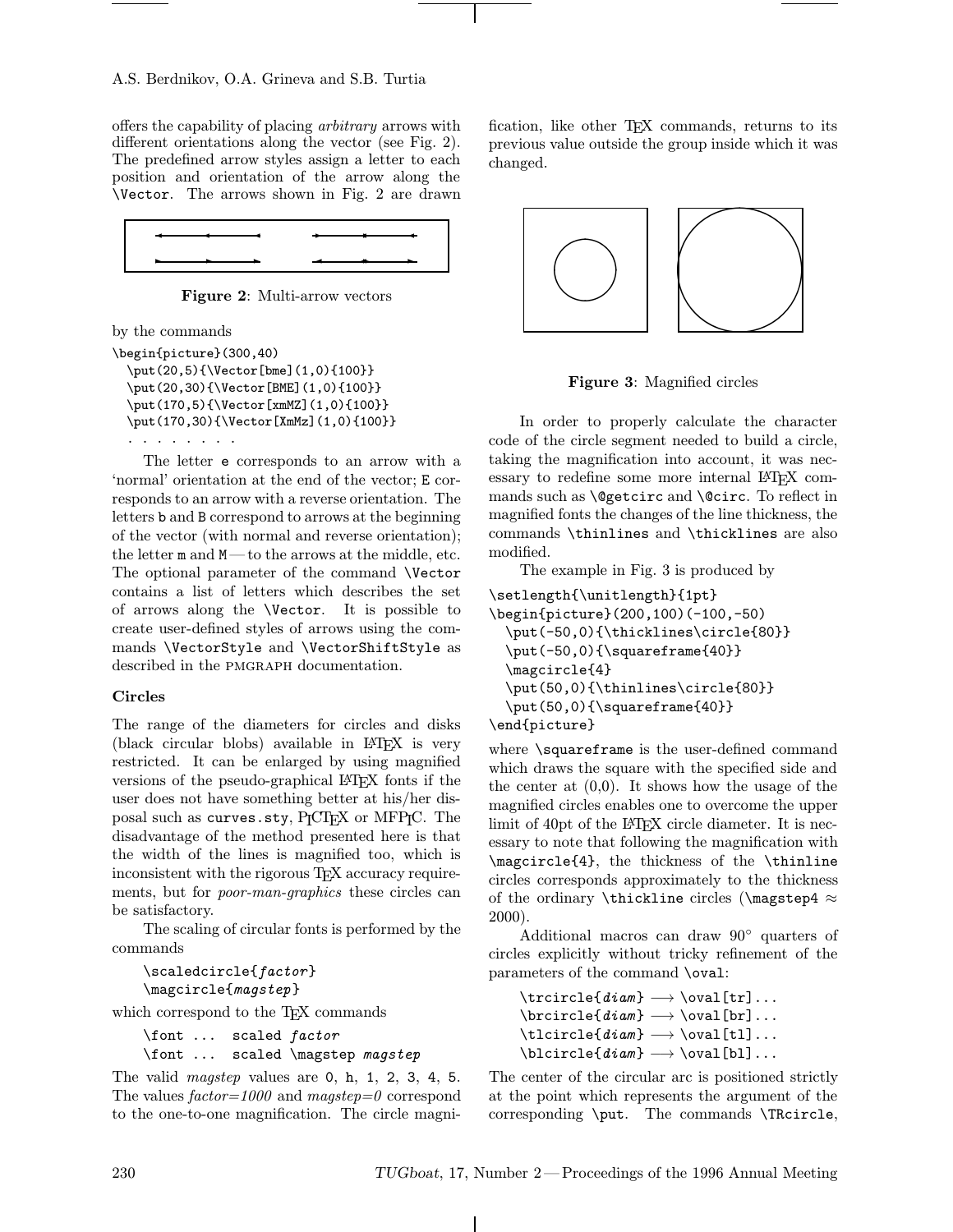

Figure 4: 90◦ circular segments

\BRcircle, \TLcircle, \BLcircle draw the 90◦ quarter circles with the reference point positioned at the corner instead of the center. Similarly, the commands \tlsector, \TLsector, \blsector, \BLsector, etc., draw circular segments together with horizontal and vertical radii. The proper positioning of the circular segments requires special precautions since it is necessary to take into account the line thickness and the specific alignment of the circular elements inside the character boxes.

The example in Fig 4 shows the usage of these commands:

```
\begin{picture}(200,60)(-100,-30)
  \put(-60,10){\thicklines\tlcircle{50}}
  \put(-60,10){\circle*{1}}
  \put(-60,10){\line(-1,0){25}}
  \put(-60,10){\line(0,1){25}}
  \put(40,10){\thicklines\BRcircle{50}}
  \put(40,10){\circle*{1}}
  \put(40,10){\line(-1,0){25}}
  \put(40,10){\line(0,1){25}}
  ... ... ...
```
The actual diameter of the circular segment is adjusted just as is done with the circles. The commands \scaledcircle and \magcircle also affect the thickness and the diameter of these circular segments.

# Frames

The number of frames which is available in LAT<sub>EX</sub> is increased by pmgraph —besides the solid and dashed rectangular frames it is possible to draw double and triple frames in a variety of styles (Fig. 5). The commands \frameBox, \ovalBox, \octalBox, \astroBox, \parquetBox have the same structure as the command \framebox, but they draw the corresponding fancy frames:

\put(0,0){\ovalBox(100,50){oval}} \put(70,0){\astroBox(100,50){astro}}

.............

An ordinary solid frame is drawn by \frameBox, the double and triple frames are drawn by \frameBoX and \frameBOX, respectively. Similar commands exist for double and triple fancy frames. The user can prepare personal macro commands to draw



Figure 5: Examples of frame styles



Figure 6: Romb-style frames

frame corners and extend the variety of fancy frames up to the limit of his/her imagination.

A more exotic variant of a frame can be created with the commands \rombBox, \rombBoX or \rombBOX as shown in Fig. 6. The style (i.e., inclination of the romb sides) and the distance between multiple rombs are set by the command \rombboxstyle with the default settings

## \rombboxstyle(2,1,2pt)

The alignment of the romb around the box specified for these commands can be changed using an additional optional parameter (see the pmgraph manual for more details).

Each command to create a rectangular box has an optional parameter which specifies the "shadows" around the box. Each shadow style has a special letter, and a list of letters as the optional parameter results in a combination of the corresponding shadows. The standard shadow types are shown in Fig. 7. It is possible to draw several shadows of different types around an arbitrary corner of the frame as shown in Fig. 8:

\unitlength=10pt \begin{picture}(20,15)



Figure 7: Examples of shadows